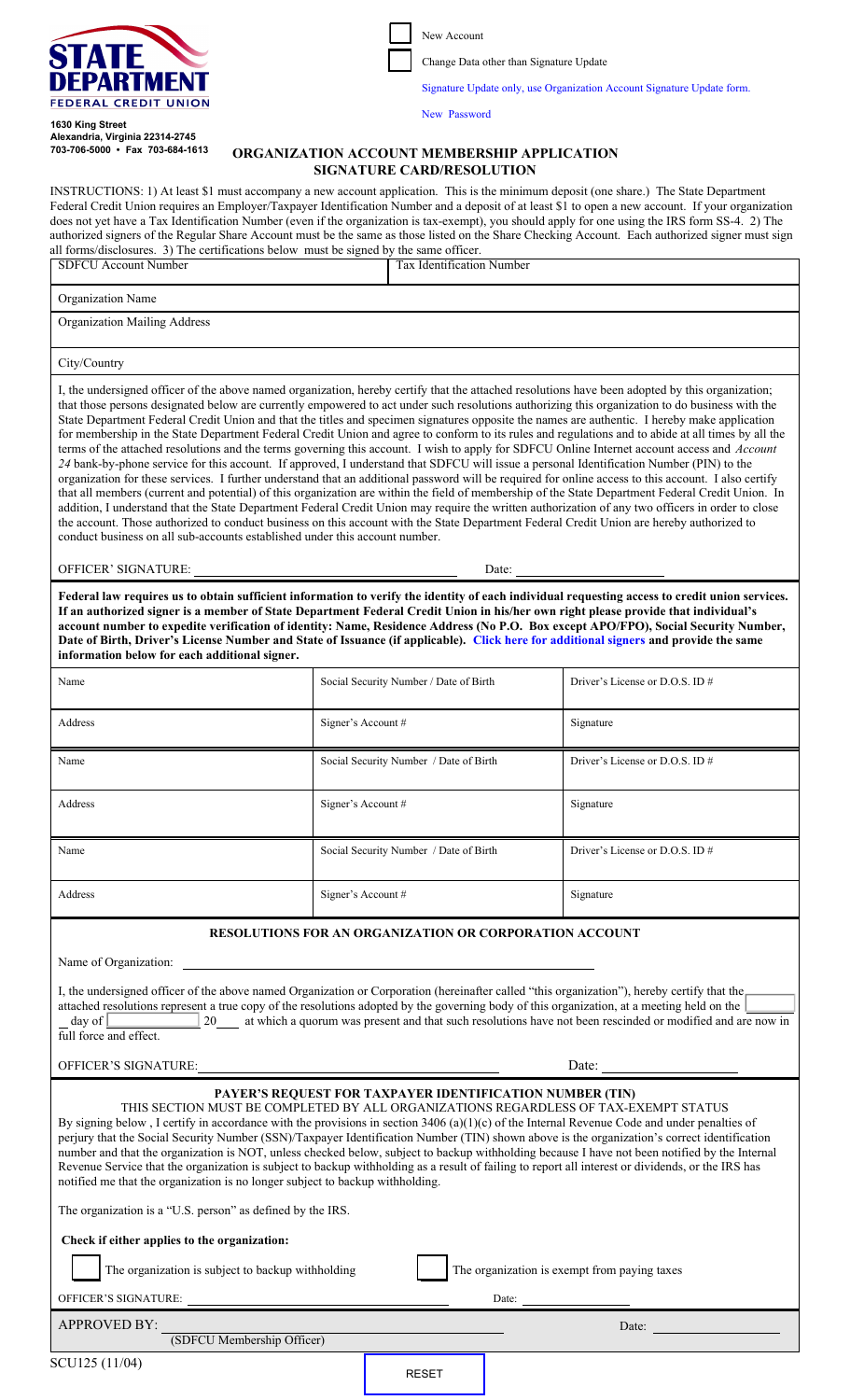"Resolved,

- 1. that the State Department Federal Credit Union located at 1630 King Street, Alexandria, Virginia 22314 (hereinafter called "Credit Union") is designated as a depository of this organization;
- 2. that an authorized officer of this organization is directed to act so that a regular share account and any sub-accounts thereunder will be opened with the Credit Union and properly maintained in the name of this organization;
- 3. that all checks, drafts, or other orders for the payment of money from said accounts be signed by one of the officers as authorized on the signature card and any one of such officers is authorized to endorse all notes, drafts, checks, bills, certificates of deposit, or other items payable to, owned or held by this organization for deposit in said accounts and to accept drafts and offer items payable to the Credit Union; and
- 4. that protest of any check, bill, or other items made, drawn, or endorsed by or to the order of this organization is hereby waived.

"BE IT FURTHER RESOLVED that the Credit Union is hereby directed to accept and pay without further inquiry any note, draft, or check against said accounts bearing a signature or the signatures of an authorized signer or signers even though drawn or endorsed to the order of any signer signing the same or tendered by such signer for cashing or in payment of an individual obligation of such signer or for deposit to his/her personal account, and the Credit Union shall not be required or under any obligation to inquire as to the circumstances of the issue or use of any items signed in accordance with the foregoing resolution or the application, or disposition of such item or the proceeds thereof.

"IT IS ALSO RESOLVED that all notes or other evidences of indebtedness of this organization to the Credit Union shall be signed by either (1) two authorized account signers of this organization, or (2) any person(s) authorized by the organization's bylaws to make loans from the Credit Union from time to time for credit to the account of this organization or for other uses, evidencing the obligation of this organization to repay such loans by signing notes and to convey to or pledge to the Credit Union such shareholdings owned and held by this organization as may be required by the Credit Union for such loans.

"IT IS ALSO RESOLVED that the authorized officer shall certify to the Credit Union the names of the present and duly qualified signers of this organization and shall at least annually certify to the Credit Union whether or not there have been any changes in the personnel of said signers. The Credit Union shall be fully protected and rely upon such certifications of the authorized officer and shall be indemnified and held harmless by the organization from any claims, demands, expenses, losses or damages resulting from or growing out of honoring the signature of any signer so certified or refusing to honor any signature not so certified.

"IT IS ALSO RESOLVED that the foregoing resolution shall remain in full force and effect until written notice of an amendment or rescission shall have been received by the Credit Union and the receipt of such notice shall not affect action taken by the Credit Union prior thereto; and that the authorized officer be and is hereby authorized and directed to certify to the Credit Union the foregoing resolution and that the provisions thereof are in conformity with the constitution, articles, rules and bylaws of this organization."

I FURTHER CERTIFY that the above named governing body is that body of this organization authorized to adopt these resolutions and the powers therein granted conform to the constitution, articles, rules and bylaws of this organization now in full force and effect.

I FURTHER CERTIFY that this organization assumes full responsibility for any and all payments made by the Credit union and their reliance upon the signature of any person or persons named above. The organization agrees to indemnify and hold harmless the Credit Union against any and all loss, cost, damage, or expense suffered or incurred by the Credit Union arising out of the unlawful or unauthorized use by any person of such facsimile signature or signatures.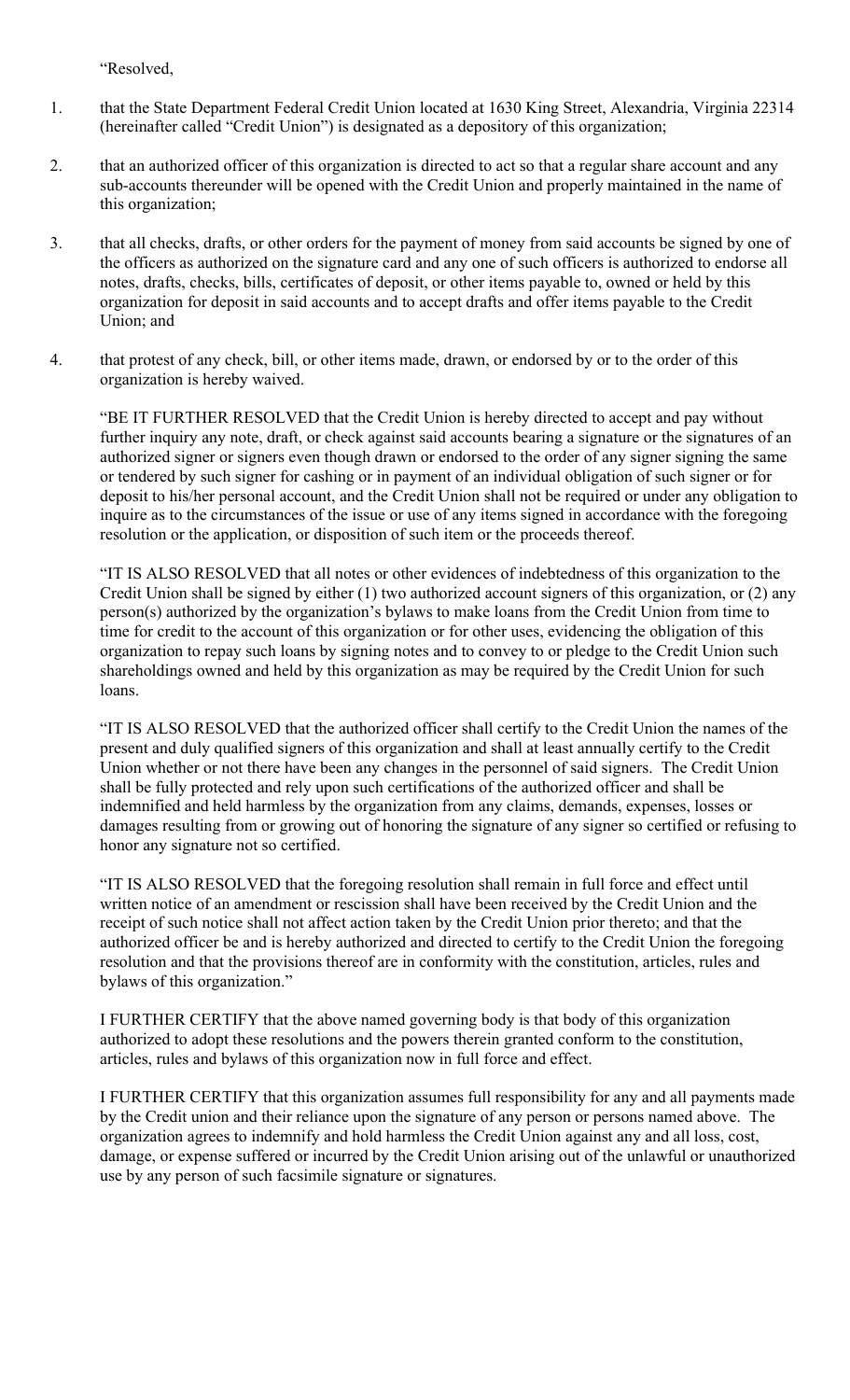<span id="page-2-0"></span>

**1630 King Street Alexandria, Virginia 22314-2745 703-706-5000 • Fax 703-684-1613**

#### **ADDITIONAL SIGNATURES ORGANIZATION ACCOUNT MEMBERSHIP**

| Organization's Name                                                                                                                                                                                                                                                                                                                                                                                                                                                                                                                                                                                                                                                                                                                                                                                                                                                                                                                                                                                                                                                                                                                                                                                                                                                                                                                                                                                                                                                                                                                                                                                            |                                                            | <b>Account Number</b>       |  |  |  |
|----------------------------------------------------------------------------------------------------------------------------------------------------------------------------------------------------------------------------------------------------------------------------------------------------------------------------------------------------------------------------------------------------------------------------------------------------------------------------------------------------------------------------------------------------------------------------------------------------------------------------------------------------------------------------------------------------------------------------------------------------------------------------------------------------------------------------------------------------------------------------------------------------------------------------------------------------------------------------------------------------------------------------------------------------------------------------------------------------------------------------------------------------------------------------------------------------------------------------------------------------------------------------------------------------------------------------------------------------------------------------------------------------------------------------------------------------------------------------------------------------------------------------------------------------------------------------------------------------------------|------------------------------------------------------------|-----------------------------|--|--|--|
| Organization's Mailing Address                                                                                                                                                                                                                                                                                                                                                                                                                                                                                                                                                                                                                                                                                                                                                                                                                                                                                                                                                                                                                                                                                                                                                                                                                                                                                                                                                                                                                                                                                                                                                                                 |                                                            |                             |  |  |  |
| Tax Identification Number                                                                                                                                                                                                                                                                                                                                                                                                                                                                                                                                                                                                                                                                                                                                                                                                                                                                                                                                                                                                                                                                                                                                                                                                                                                                                                                                                                                                                                                                                                                                                                                      | Phone Number - (Please include country code if applicable) | <b>Organization Contact</b> |  |  |  |
| I, the undersigned officer of the above named organization, hereby certify that the attached resolutions have been adopted by this<br>organization; that those persons designated below are currently empowered to act under such resolutions authorizing this organization to<br>do business with the State Department Federal Credit Union and that the titles and specimen signatures opposite the names are authentic. I<br>hereby make application for membership in the State Department Federal Credit Union and agree to conform to its rules and regulations<br>and to abide at all times by all the terms of the attached resolutions and the terms governing this account. I wish to apply for SDFCU<br>Online Internet account access and <i>Account 24</i> bank-by-phone service for this account. If approved, I understand that SDFCU will issue a<br>personal Identification Number (PIN) to the organization for these services. I further understand that an additional password will be<br>required for online access to this account. I also certify that all members (current and potential) of this organization are within the field of<br>membership of the State Department Federal Credit Union. In addition, I understand that the State Department Federal Credit Union may<br>require the written authorization of any two officers in order to close the account. Those authorized to conduct business on this account<br>with the State Department Federal Credit Union are hereby authorized to conduct business on all sub-accounts established under this<br>account number. |                                                            |                             |  |  |  |

OFFICER' SIGNATURE: Date:

**Federal law requires us to obtain sufficient information to verify the identity of each individual requesting access to credit union services. If an authorized signer is a member of State Department Federal Credit Union in his/her own right please provide that individual's account number to expedite verification of identity. For each authorized signer who is not a member of the credit union please provide the following information to expedite verification of identity: Name, Residence Address (No P.O. Box except APO/FPO), Social Security Number, Date of Birth, Driver's License Number and State of Issuance (if applicable).**

| Name    | Social Security Number / Date of Birth | Driver's License or D.O.S. ID # |
|---------|----------------------------------------|---------------------------------|
| Address | Signer's Account #                     | Signature                       |
| Name    | Social Security Number / Date of Birth | Driver's License or D.O.S. ID # |
| Address | Signer's Account #                     | Signature                       |
| Name    | Social Security Number / Date of Birth | Driver's License or D.O.S. ID#  |
| Address | Signer's Account #                     | Signature                       |
| Name    | Social Security Number / Date of Birth | Driver's License or D.O.S. ID # |
| Address | Signer's Account #                     | Signature                       |
| Name    | Social Security Number / Date of Birth | Driver's License or D.O.S. ID#  |
| Address | Signer's Account #                     | Signature                       |

Authorization

I, the undersigned Officer of the above named organization, hereby certify that the above named persons are currently authorized to conduct business on any and all subaccounts of this account.

| Officer's Signature        | Date  |
|----------------------------|-------|
| <b>APPROVED BY:</b>        | Date: |
| (SDFCU Membership Officer) |       |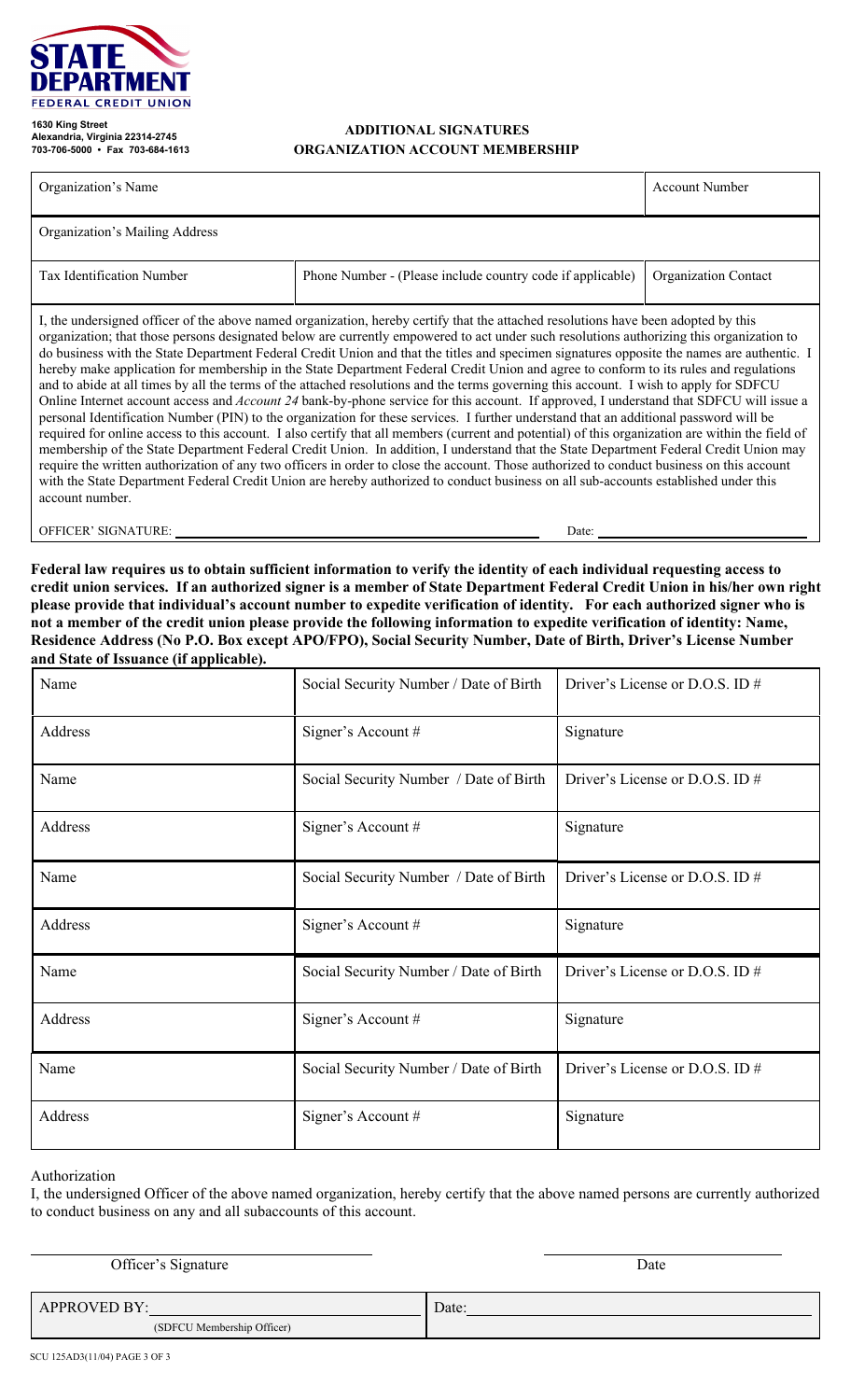## **Money Service Business (MSB)**

Please answer the following questions to help determine if your organization is a MSB.

## **Is you organization involved in any of the following:**

#### **1. Currency Dealer or currency exchanger:**

- ◯ Yes
- $\bigcap$  No

## **2. Check Cashing:**

◯ Yes

 $\bigcirc$  No

#### **3. Issuer, seller, or redeemer of Traveler's Checks or money orders:**

◯ Yes

 $\bigcirc$  No

If you answered "Yes" to any of the above questions answer question 4, otherwise move on to question 5.

## **4. Does your organization engage in transaction greater than \$1,000 for any person on any one day in one or more transactions of the types in questions 1-3?**

 $\bigcap$  Yes, and we are a registered MSB

 $\bigcirc$  Yes, but we have not registered as a MSB

 $\bigcirc$  No

**5. Is your organization involved in/provide any of the following:** By conducting either of these services your organization is considered an MSB.

Money Transmittal Services

 $\Box$  Prepaid Access

If based on your answers to the MSB questions you' re considered an MSB you must register with the Federal government using FinCEN Form 107 Registration of Money Service Business. SDFCU will need copies of your MSB registration and Anti-Money Laundering policies prior to opening your account. For more information on MSBs visit www.fincen.gov.